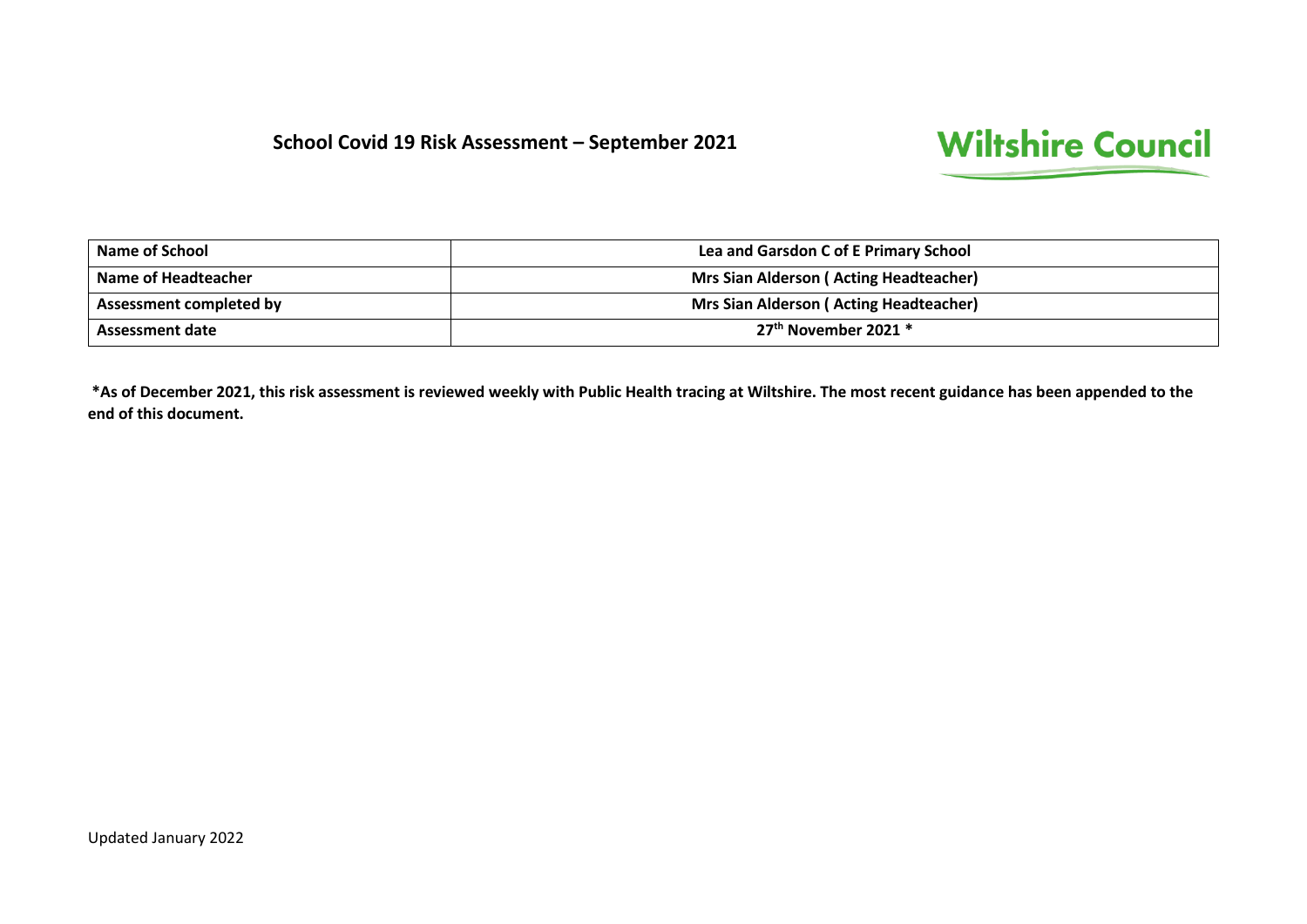| <b>RISK FACTORS</b>             | <b>CONTROL MEASURES TO CONSIDER</b>                                                                                                                                                               | <b>LOCAL APPLICATION OF MEASURES</b>                                           |
|---------------------------------|---------------------------------------------------------------------------------------------------------------------------------------------------------------------------------------------------|--------------------------------------------------------------------------------|
| Symptomatic or other high-risk  |                                                                                                                                                                                                   |                                                                                |
| personnel attending school site |                                                                                                                                                                                                   |                                                                                |
|                                 | Staff, pupils, contractors and visitors must not attend the<br>school site if they have any of the Covid-19 symptoms as<br>below or are required to be in self-isolation or travel<br>quarantine. | <b>Regular ParentMail communication to parents</b><br>will include reminders   |
|                                 | a high temperature<br>a new, continuous cough<br>a loss of, or change to, your sense of smell or taste                                                                                            |                                                                                |
|                                 | All eligible adults and pupils are strongly encouraged to<br>take up the double vaccine available unless advised<br>otherwise by their medical practitioners.                                     | <b>Email communication to all staff</b>                                        |
|                                 | Any person who develops COVID-19 symptoms during the<br>school day should be sent home as soon as possible and<br>should arrange to have a PCR test.                                              | Discussions with relevant staff and agree<br>preventative measures             |
|                                 | An individual risk assessment will be completed for all staff<br>that have characteristics that increase their potential risk<br>from coronavirus (COVID-19).                                     | Resume Lock-down planning as agreed during<br>lock downs 1 and 2               |
|                                 | Remote/distance learning contingency arrangements for<br>all pupils should be maintained in line with any local Covid-<br>19 outbreak.                                                            | Staff have been notified of testing<br>arrangements eg: Sundays and Wednesdays |
|                                 | Testing regimes are operating for staff and pupils in line<br>with national guidance.                                                                                                             |                                                                                |
|                                 |                                                                                                                                                                                                   |                                                                                |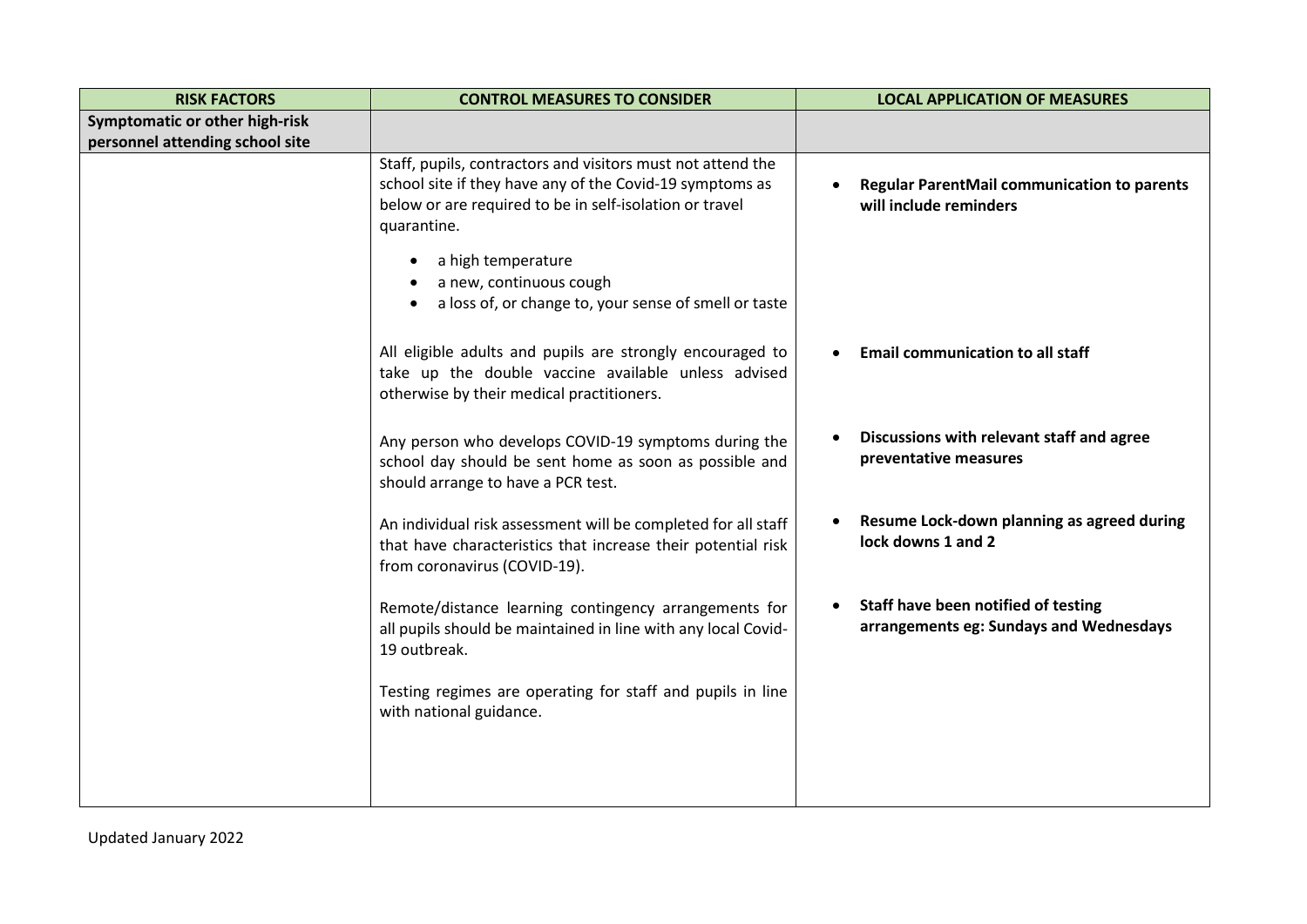| <b>RISK FACTORS</b>                                                                                                                                                                    | <b>CONTROL MEASURES TO CONSIDER</b>                                                                                                                                                                                                                                                                                                                                                                                                                                                                                                                                                                                                                                                                                                                                                                                                                  | <b>LOCAL APPLICATION OF MEASURES</b>                                                                                                                                                                                                              |
|----------------------------------------------------------------------------------------------------------------------------------------------------------------------------------------|------------------------------------------------------------------------------------------------------------------------------------------------------------------------------------------------------------------------------------------------------------------------------------------------------------------------------------------------------------------------------------------------------------------------------------------------------------------------------------------------------------------------------------------------------------------------------------------------------------------------------------------------------------------------------------------------------------------------------------------------------------------------------------------------------------------------------------------------------|---------------------------------------------------------------------------------------------------------------------------------------------------------------------------------------------------------------------------------------------------|
| 1. Maintaining distancing and<br>reducing contact - entrance and<br>exit routes                                                                                                        |                                                                                                                                                                                                                                                                                                                                                                                                                                                                                                                                                                                                                                                                                                                                                                                                                                                      |                                                                                                                                                                                                                                                   |
| Numbers arriving simultaneously on<br>school transport impede the means to<br>distance or reduce contact, and<br>impede effectiveness of staggered<br>start/finish times of school day | Arrange separate 'holding' areas for each group to<br>$\bullet$<br>minimise contact (ideally these should be outside if<br>weather permits)<br>Encourage parents to make other arrangements for<br>$\bullet$<br>travel to/from school other than school transport.<br>Staff on duty to supervise                                                                                                                                                                                                                                                                                                                                                                                                                                                                                                                                                     | Willows line up against wall<br>$\bullet$<br>Maple line up by bike shelter (4 meter separation<br>$\bullet$<br>between "bubbles")<br>Reception class wait in lower end of MUGA<br>$\bullet$<br>Beech class wait in upper end of MUGA<br>$\bullet$ |
| Numbers of parents and children at<br>entrances and exits impede social<br>distancing.                                                                                                 | Staff on duty to supervise.<br>$\bullet$                                                                                                                                                                                                                                                                                                                                                                                                                                                                                                                                                                                                                                                                                                                                                                                                             | Two way system for entry and exit                                                                                                                                                                                                                 |
| 2. Maintaining distancing and<br>reducing contact - internal areas<br>and play areas                                                                                                   |                                                                                                                                                                                                                                                                                                                                                                                                                                                                                                                                                                                                                                                                                                                                                                                                                                                      |                                                                                                                                                                                                                                                   |
| Pupil numbers and room sizes impede<br>the means to reduce contact                                                                                                                     | Where practical, arrangements will aim to reduce<br>$\bullet$<br>contact and maximise distancing between pupils and<br>staff; and between staff themselves.<br>Pupils can reduce contact by being grouped together.<br>$\bullet$<br>For primary schools this is likely to be in class sized<br>groups. For secondary schools this may be in upto<br>year sized groups.<br>Desks to be spaced out as far as possible but do not<br>impede fire escape routes and exits.<br>All desks to face forward with pupils sat side by side.<br>Consider the use of school grounds / local<br>$\bullet$<br>environment to extend the range of teaching spaces<br>available<br>The wearing of any PPE is not considered a necessary<br>control measure except where set out specifically in<br>this risk assessment for first aid or medical attention<br>needs. | KS1 and year 3 form one bubble. Maple class (29) a<br>second bubble and Beech class a third bubble<br>Desks continue to be placed facing forward in years<br>$1-6$                                                                                |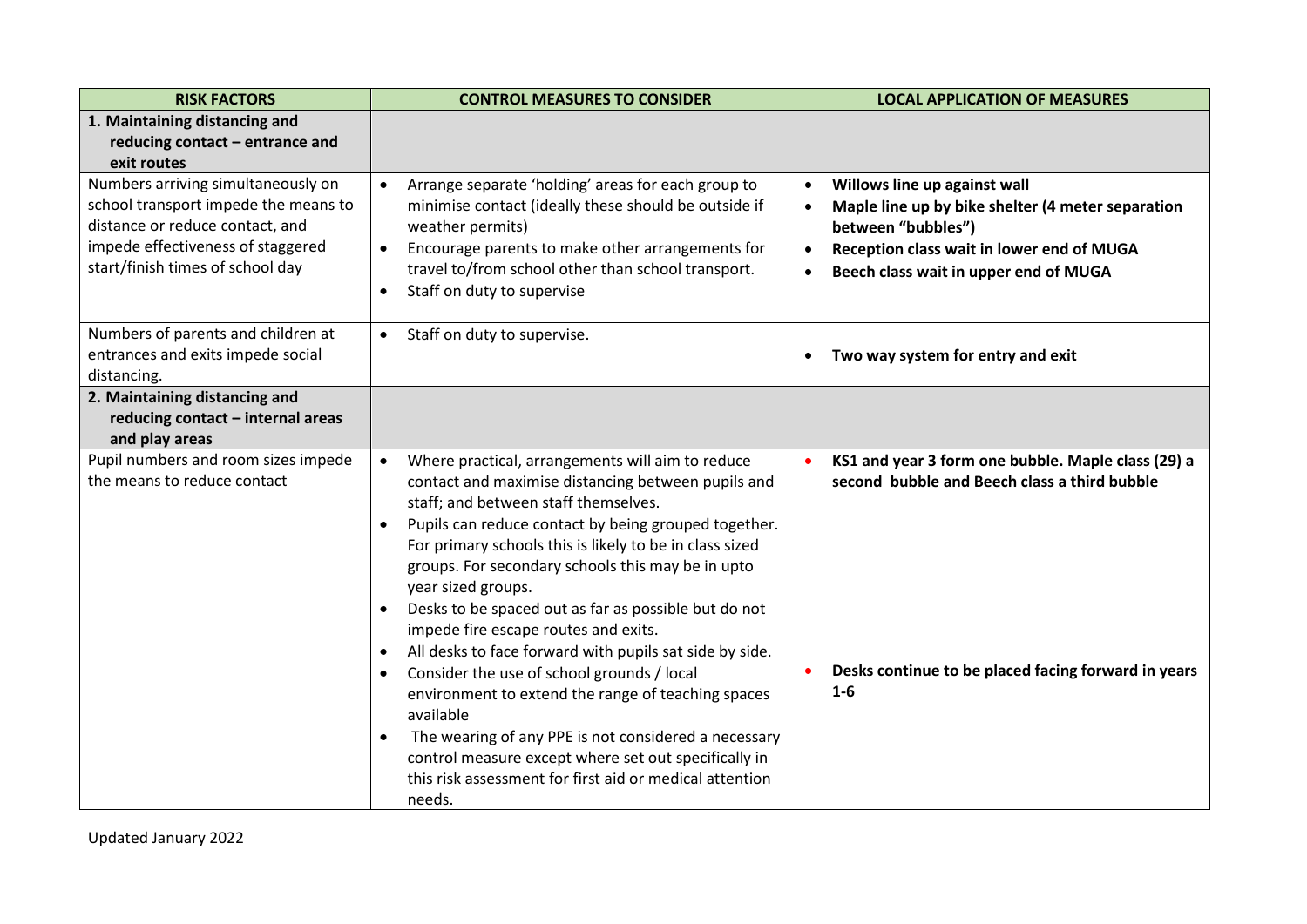| <b>RISK FACTORS</b>                                                                                                                                 | <b>CONTROL MEASURES TO CONSIDER</b>                                                                                                                                                                 | <b>LOCAL APPLICATION OF MEASURES</b>                                                                                                                                                                                                                                                   |
|-----------------------------------------------------------------------------------------------------------------------------------------------------|-----------------------------------------------------------------------------------------------------------------------------------------------------------------------------------------------------|----------------------------------------------------------------------------------------------------------------------------------------------------------------------------------------------------------------------------------------------------------------------------------------|
|                                                                                                                                                     |                                                                                                                                                                                                     | Beech class using external areas to teach small<br>groups                                                                                                                                                                                                                              |
| Number of pupils and staff moving<br>around the school impede the means<br>to distance and reduce contact in<br>corridors and other communal spaces | Consider using the pathways around the perimeter of<br>$\bullet$<br>the building to assist with circulation (weather and<br>site layout dependent)                                                  | Children enter and leave classrooms at the<br>$\bullet$<br>beginning and end of day via external doors to<br>avoid the main corridor                                                                                                                                                   |
|                                                                                                                                                     | School assemblies to be completed electronically<br>Acts of worship and other typically communal events<br>to take place in groups (not whole school)                                               | Collective worship will be delivered electronically<br>until further notice                                                                                                                                                                                                            |
|                                                                                                                                                     | Face coverings to be worn by adults in Primary schools<br>$\bullet$<br>in areas where distancing cannot be maintained<br>indoors but outside of the classroom.                                      | External visitors to wear masks in communal areas<br>$\bullet$<br>or when working with children. Existing staff can<br>exercise personal choice                                                                                                                                        |
| Number of pupils and size of space<br>impede the means to distance and<br>reduce contact when using toilets                                         | Apply a maximum number of pupils in toilet rule to<br>$\bullet$<br>maintain distancing and reduce contact.                                                                                          | Children encouraged to go separately and wait for<br>$\bullet$<br>others to return before using toilets                                                                                                                                                                                |
| Number of pupils and available space<br>impede the means to distance and<br>reduce contact at breaktime and<br>lunchtime                            | Staggered break and lunch times.<br>$\bullet$<br>Allocated play areas for each group.<br>$\bullet$<br>Consider zoning of play areas using markings / cones<br>$\bullet$<br>to reinforce distancing. | Beech and Maple (bubble 2 and 3) share the MUGA<br>$\bullet$<br>at playtime and at lunch, but the area is divided<br>into two zones- one for each bubble. KS1 has<br>separate playground                                                                                               |
|                                                                                                                                                     | Staff supervision to maintain standards.<br>$\bullet$<br>Catering contractors and other food provision has<br>$\bullet$<br>been subject to specific risk assessment.                                | Lunch times are staggered. KS1 and year 3 (bubble<br>1) have first sitting 12:00-12:25. Bubble 2 and 3<br>share the dining hall between 12:30 and 1:00 but<br>are seated on opposite sides of the room<br>Additional supervision is in place at lunchtimes in<br><b>KS1 playground</b> |
| Number of staff and size of staff rest<br>spaces impede the means to distance<br>and reduce contact                                                 | Social distancing<br>$\bullet$                                                                                                                                                                      | Staff to sit at 2m spacing.<br>$\bullet$<br>No more than four members of staff in the staff<br>room at any one time<br>Windows kept open for through ventilation                                                                                                                       |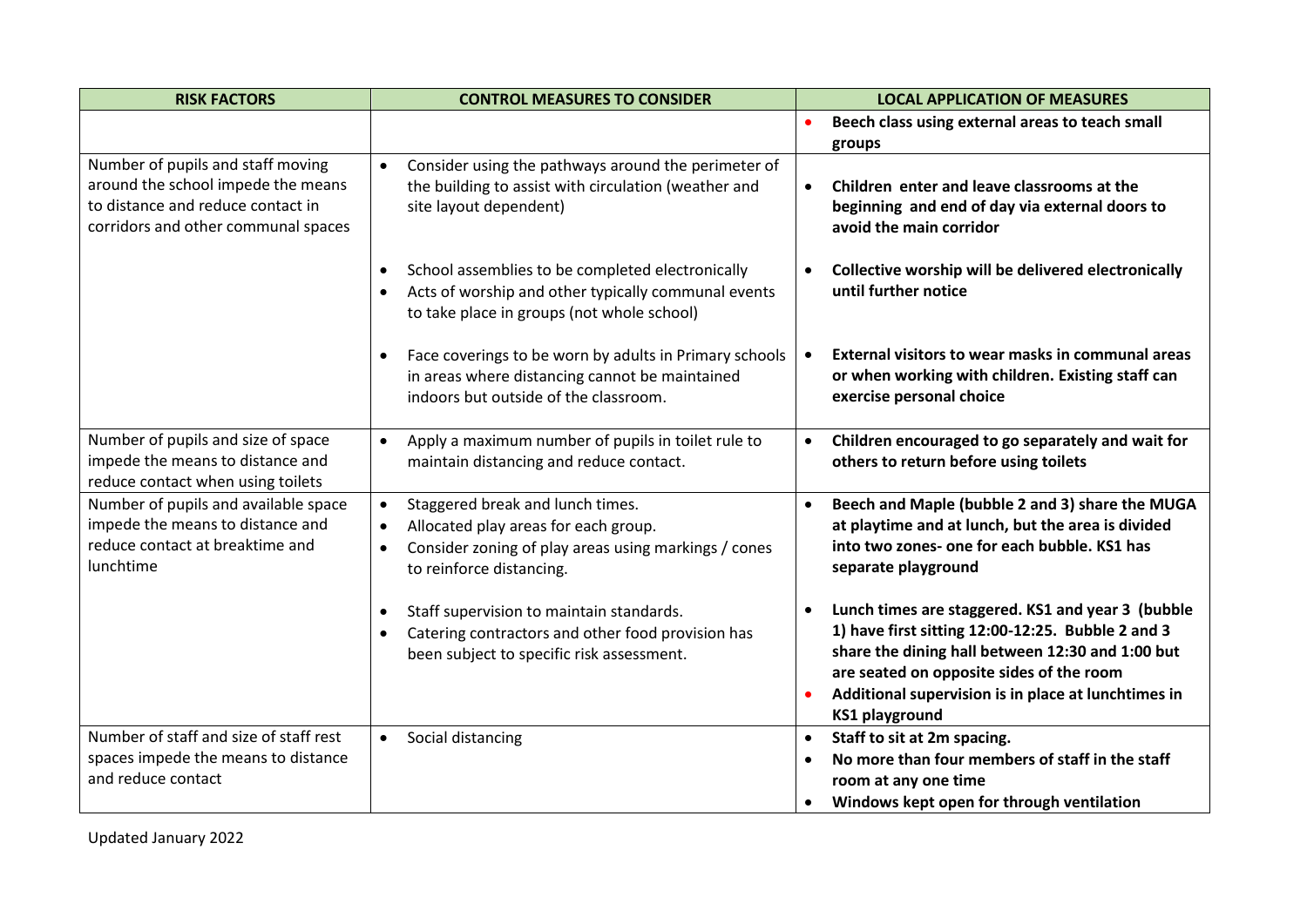| <b>RISK FACTORS</b>                                                            | <b>CONTROL MEASURES TO CONSIDER</b>                                                                                                                                                                                                                                                                                                                         | <b>LOCAL APPLICATION OF MEASURES</b>                                                                                                                                                                                                                                                                                                                                                                                                                                                                                                  |
|--------------------------------------------------------------------------------|-------------------------------------------------------------------------------------------------------------------------------------------------------------------------------------------------------------------------------------------------------------------------------------------------------------------------------------------------------------|---------------------------------------------------------------------------------------------------------------------------------------------------------------------------------------------------------------------------------------------------------------------------------------------------------------------------------------------------------------------------------------------------------------------------------------------------------------------------------------------------------------------------------------|
| Other                                                                          | All teachers and other staff can operate across<br>$\bullet$<br>different groups but must continue to maintain<br>distance from pupils and other staff as much as<br>possible.                                                                                                                                                                              | Staff encouraged to use their own mugs<br>$\bullet$                                                                                                                                                                                                                                                                                                                                                                                                                                                                                   |
| 3. Hygiene and Cleaning                                                        |                                                                                                                                                                                                                                                                                                                                                             |                                                                                                                                                                                                                                                                                                                                                                                                                                                                                                                                       |
| Cleaning staff levels are insufficient to<br>deliver enhanced cleaning regime. | A regular cleaning schedule should be maintained. This<br>should include daily cleaning of frequently touched<br>surfaces (using detergent and hot water followed by a<br>chlorine based disinfectant solution):<br>Toilets<br>Door Handles/ Access Buttons<br>Kitchen areas and associated equipment<br>Water dispensers/coolers<br>Printers/ Photocopiers | Churchill cleaners still operating on 4 hours<br>$\bullet$<br>general cleaning per day<br>Deep clean to be carried out over the<br>Christmas holidays (date tbc)<br>Toilets (Churchills-cleaning company)<br>Door Handles/ Access Buttons (Churchills<br>cleaning company)<br>Kitchen areas and associated equipment (MDSA<br>staff)<br>Water fountain cleaned by (Churchills cleaning<br>company)<br>Printers/ Photocopiers (SA at beginning of day)<br>White Boards/touch screens (teaching staff to<br>clean after children's use) |
| Insufficient handwashing and hygiene                                           | Children to handwash on entry to school, before and<br>$\bullet$                                                                                                                                                                                                                                                                                            | Children hand sanitise on entry into school<br>$\bullet$                                                                                                                                                                                                                                                                                                                                                                                                                                                                              |
| facilities increase the risk of<br>transmission.                               | after each break and lunch, on changing classrooms,<br>leaving school and after using toilet.                                                                                                                                                                                                                                                               | Children wash hands before break<br>$\bullet$<br>Children hand sanitise on return from break<br>$\bullet$<br>Children wash hands before lunch<br>$\bullet$<br>Children hand sanitise on return from lunch<br>Children wash hands after visit to the toilet                                                                                                                                                                                                                                                                            |
|                                                                                | Ensure supplies of suitable soap. Skin friendly cleaning<br>wipes can be used as an alternative<br>Extra signage to encourage washing hands.                                                                                                                                                                                                                | Soap accessible by the sink in every classroom<br>$\bullet$<br>Visual timetables include signage for when hand<br>hygiene takes place                                                                                                                                                                                                                                                                                                                                                                                                 |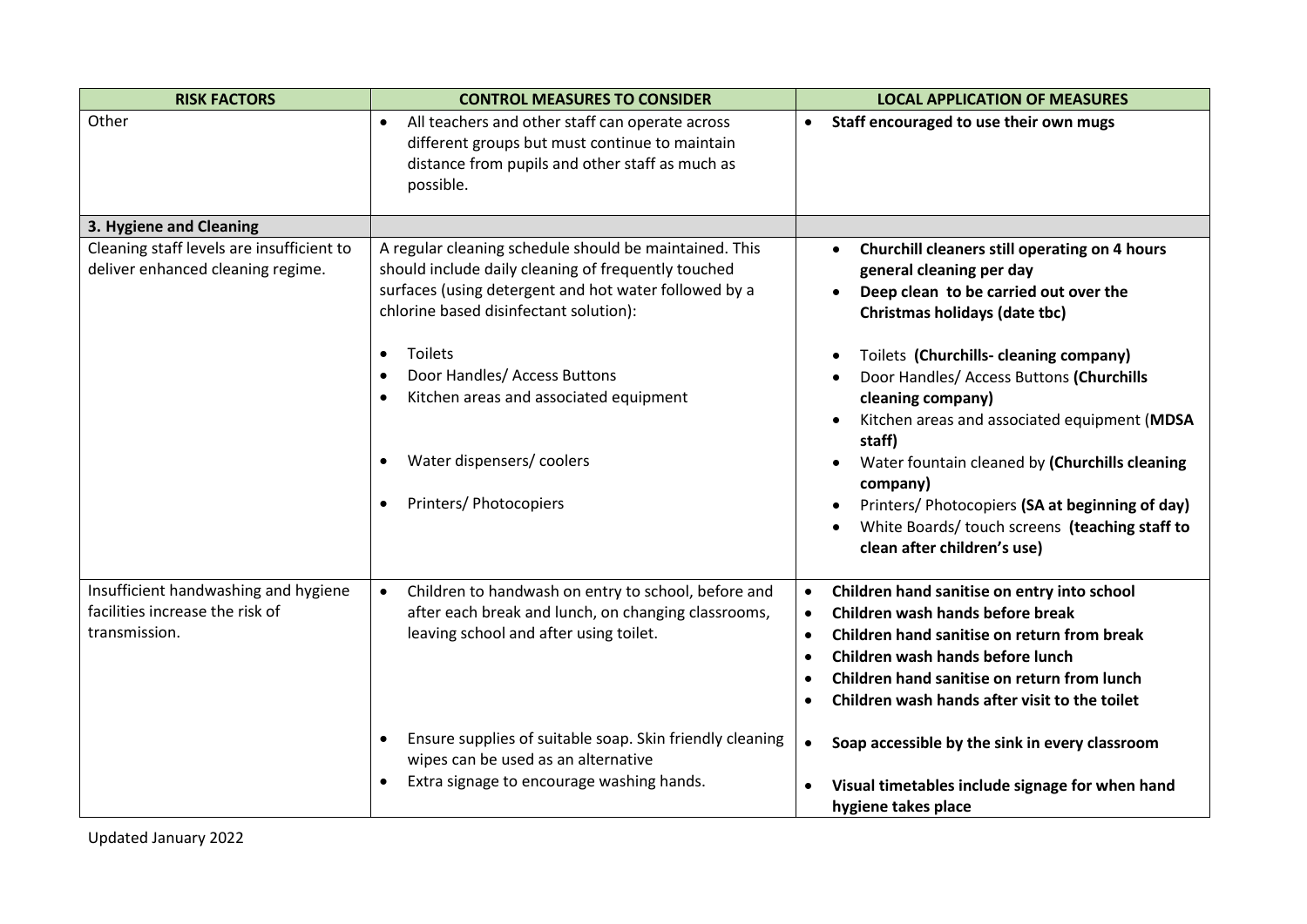| <b>RISK FACTORS</b>                                                          | <b>CONTROL MEASURES TO CONSIDER</b>                                                                                                                                                                                                                                                                                                                                                                                                                                                                                                                  | <b>LOCAL APPLICATION OF MEASURES</b>                                                                                                                                                                                                                                                                                                                                                                        |
|------------------------------------------------------------------------------|------------------------------------------------------------------------------------------------------------------------------------------------------------------------------------------------------------------------------------------------------------------------------------------------------------------------------------------------------------------------------------------------------------------------------------------------------------------------------------------------------------------------------------------------------|-------------------------------------------------------------------------------------------------------------------------------------------------------------------------------------------------------------------------------------------------------------------------------------------------------------------------------------------------------------------------------------------------------------|
|                                                                              | Ensure help is available for children who cannot clean<br>their hands independently.<br>Hand gel dispensers at strategic locations around the<br>$\bullet$<br>site to complement handwashing facilities.                                                                                                                                                                                                                                                                                                                                             | Support given to KS1 for hand washing<br>$\bullet$<br>Fixed hand gel dispensers outside classroom<br>$\bullet$<br>entrance doors and additional bottles kept by exit<br>doors                                                                                                                                                                                                                               |
|                                                                              | Supplies of tissues and lidded bins in each teaching<br>space and classroom.<br>$\bullet$<br>Promotion of the 'Catch it, Bin it, Kill it' campaign to<br>$\bullet$<br>pupils and staff.                                                                                                                                                                                                                                                                                                                                                              | Tissues available-children encouraged to use them<br>$\bullet$<br>and dispose correctly. Bins are lidded and foot -<br>pedal operated<br>Signage of catch it, bin it, kill it<br>$\bullet$                                                                                                                                                                                                                  |
| Exposure to new hazardous substances<br>(products)                           | COSHH assessment to be carried out for any new<br>$\bullet$<br>cleaning/sanitising products in use.<br>Additional cleaning staff to be made aware of the<br>$\bullet$<br>COSHH risk assessments.<br>Appropriate storage of hazardous substances.<br>$\bullet$<br>Material data sheets to be made available for new and<br>$\bullet$                                                                                                                                                                                                                  | <b>COSHH not required for hand gel</b><br>Cleaning materials kept in locked cleaning cupboard                                                                                                                                                                                                                                                                                                               |
|                                                                              | existing products.                                                                                                                                                                                                                                                                                                                                                                                                                                                                                                                                   | Churchill Cleaners to provide data on request<br>$\bullet$                                                                                                                                                                                                                                                                                                                                                  |
| 4. Site and Buildings                                                        |                                                                                                                                                                                                                                                                                                                                                                                                                                                                                                                                                      |                                                                                                                                                                                                                                                                                                                                                                                                             |
| Visitors/contractors/suppliers on site<br>increase the risk of transmission. | Site visits only by pre-arrangement.<br>$\bullet$<br>A record of some visitors must be kept for 21 days<br>Zones/markings in Reception areas.<br>$\bullet$<br>Information/signage for visitors informing them of the<br>$\bullet$<br>infection control procedures.<br>Deliveries and visits outside of school opening hours<br>$\bullet$<br>where possible.<br>Provision of hand sanitiser at main school entrance.<br>$\bullet$<br>Process for the acceptance of deliveries required i.e.<br>$\bullet$<br>area where deliveries can be safely left. | Site operatives and contractors on site only with<br>$\bullet$<br>HT's prior agreement<br>All visitors sign in, so a record will be kept for more<br>$\bullet$<br>than 21 days<br>Signage prohibiting entry to classrooms corridor<br>$\bullet$<br>Signage for face masks on front door<br>$\bullet$<br>Hand sanitisers available at main entrance<br>Deliveries left in well ventilated lobby<br>$\bullet$ |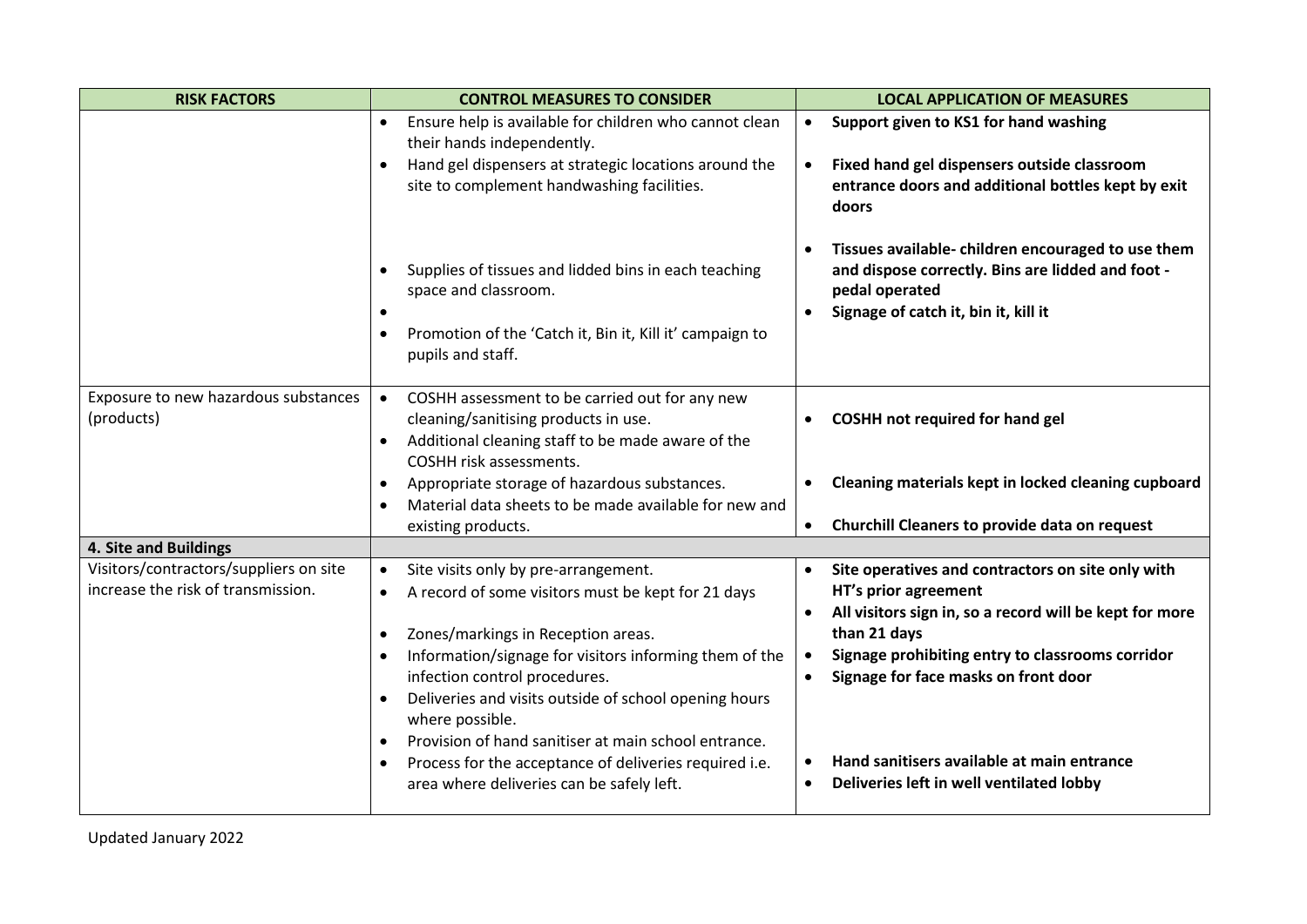| <b>RISK FACTORS</b>                  | <b>CONTROL MEASURES TO CONSIDER</b>                                | <b>LOCAL APPLICATION OF MEASURES</b>                             |
|--------------------------------------|--------------------------------------------------------------------|------------------------------------------------------------------|
|                                      | Adult visitors to be encouraged to wear face covering<br>$\bullet$ | Adult visitors are asked to wear face covering<br>$\bullet$      |
|                                      | unless exempt.                                                     | unless exempt                                                    |
| Changes affect normal emergency      | Fire safety management plans should be reviewed and                | Fire drill to be explained to staff and children<br>$\bullet$    |
| procedures.                          | checked in line with operational changes. Schools should           |                                                                  |
|                                      | check:                                                             |                                                                  |
|                                      | All fire doors are operational at all times<br>$\bullet$           | All teaching Staff to endure access to fire doors are            |
|                                      | Fire alarm system and emergency lights have been                   | not blocked.                                                     |
|                                      | tested and are fully operational.                                  | Admin team (CG) regularly checks these<br>$\bullet$              |
|                                      | Review of fire assembly points to accommodate                      |                                                                  |
|                                      | reduced contact and distancing where practicable.                  | Fire assembly point to be on the MUGA. Classes to<br>$\bullet$   |
|                                      | Fire drill practice to train new arrangements.<br>$\bullet$        | line up in age order from Oak, through to Maple                  |
|                                      |                                                                    | class on the lower half of the MUGA. Children to                 |
|                                      |                                                                    | face car park with teachers at the head of each line             |
|                                      | Other contingency emergency plans to be reviewed                   |                                                                  |
|                                      | including lockdown procedures, major disruption                    | Refer to critical incident plan for all other<br>$\bullet$       |
|                                      | through loss of services, gas leak etc.                            | emergencies                                                      |
| Site security is compromised by new  | Normal security standards will apply and careful<br>$\bullet$      | External doors closed whilst children are in class.<br>$\bullet$ |
| arrangements.                        | consideration given to the balance for security and the            | Keypad entry at reception<br>$\bullet$                           |
|                                      | need for enhanced ventilation.                                     |                                                                  |
| Building checks not taken place      | All usual building checks are to be undertaken as<br>$\bullet$     | <b>Building checks to continue</b><br>$\bullet$                  |
|                                      | normal including flushing of water outlets, schedules              |                                                                  |
|                                      | of preventative maintenance, portable appliance                    |                                                                  |
|                                      | testing and asbestos monitoring.                                   |                                                                  |
| Inadequate ventilation increases the | Make use of existing mechanical ventilation systems                | No mechanical ventilation on site<br>$\bullet$                   |
| risk of transmission of Covid 19     | preferably drawing on fresh air.                                   |                                                                  |
|                                      | Make use of natural ventilation - opening windows (in<br>$\bullet$ | All windows to be opened regularly to increase air<br>$\bullet$  |
|                                      | cooler weather windows should be opened just                       | flow. This can be done whilst children are at play if            |
|                                      | enough to provide constant background ventilation                  | weather is cold                                                  |
|                                      | and opened more fully during breaks to purge the air               |                                                                  |
|                                      | in the space).                                                     | Staff to refer to new desk top CO2 monitors to<br>$\bullet$      |
|                                      |                                                                    | check for air quality. Green indicates good air                  |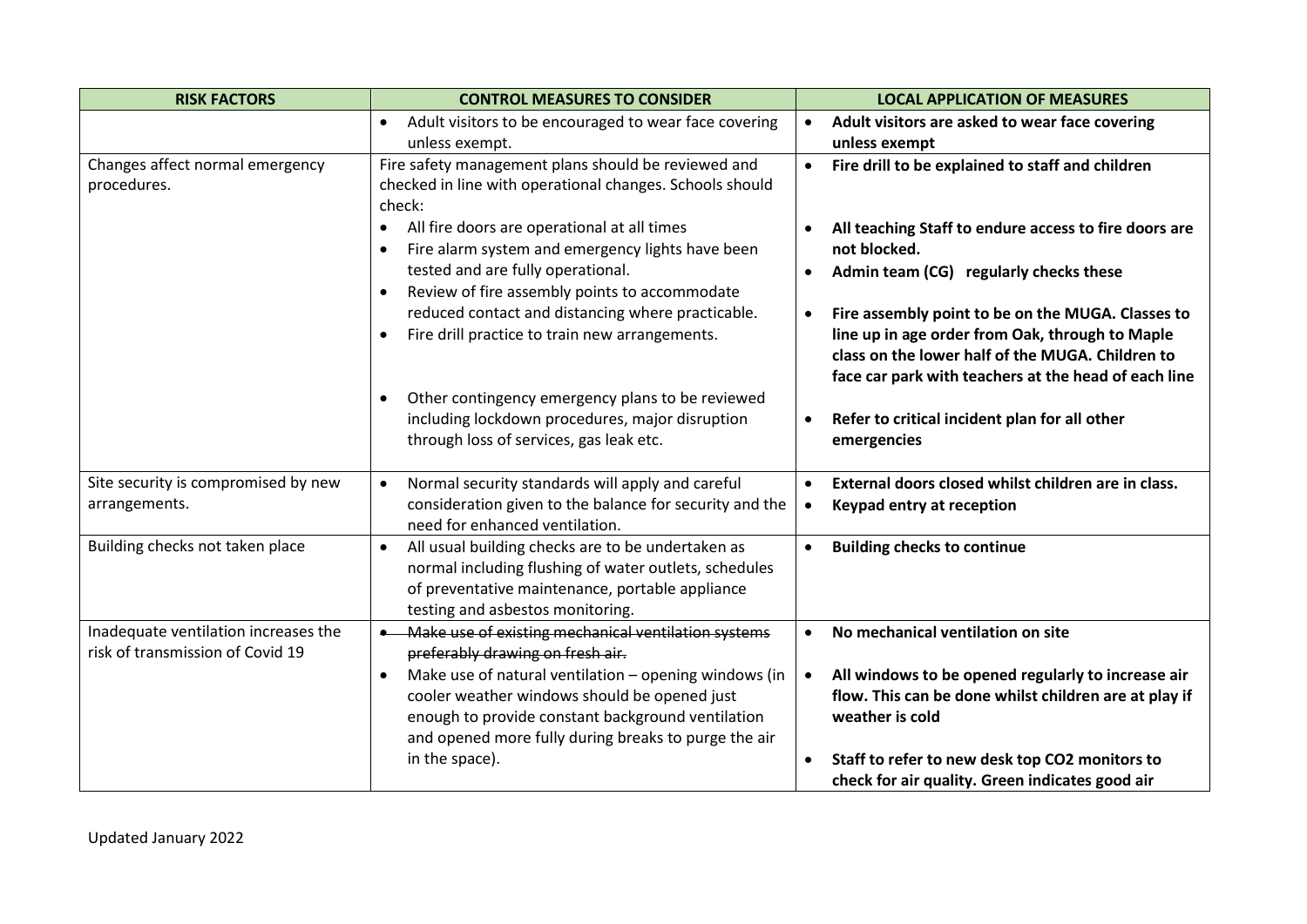| <b>RISK FACTORS</b>                                                               | <b>CONTROL MEASURES TO CONSIDER</b>                                                                                                                                                                                                                                                                                                                                                                                                                                                    | <b>LOCAL APPLICATION OF MEASURES</b>                                                                                                                                                                                                                                                                                                                                                                                                                               |
|-----------------------------------------------------------------------------------|----------------------------------------------------------------------------------------------------------------------------------------------------------------------------------------------------------------------------------------------------------------------------------------------------------------------------------------------------------------------------------------------------------------------------------------------------------------------------------------|--------------------------------------------------------------------------------------------------------------------------------------------------------------------------------------------------------------------------------------------------------------------------------------------------------------------------------------------------------------------------------------------------------------------------------------------------------------------|
|                                                                                   | Opening internal doors can also assist with creating a<br>$\bullet$<br>throughput of air (but not fire doors in unoccupied<br>parts)<br>Opening external doors may also be used provided<br>$\bullet$<br>security is not unduly compromised<br>Additional ventilation via open doors and windows<br>should not occur in unoccupied parts of the site.<br>Carbon monoxide monitors are to be provided by<br>$\bullet$<br>central government to help identify poorly ventilated<br>areas | quality. If indicator is amber, open windows and if<br>red, report to HT                                                                                                                                                                                                                                                                                                                                                                                           |
| 5. Equipment and furniture                                                        |                                                                                                                                                                                                                                                                                                                                                                                                                                                                                        |                                                                                                                                                                                                                                                                                                                                                                                                                                                                    |
| Shared equipment, fittings and<br>resources increase the risk of<br>transmission. | Any crockery/cutlery used must be cleaned<br>$\bullet$<br>thoroughly.                                                                                                                                                                                                                                                                                                                                                                                                                  |                                                                                                                                                                                                                                                                                                                                                                                                                                                                    |
| 6. Health and Wellbeing                                                           |                                                                                                                                                                                                                                                                                                                                                                                                                                                                                        |                                                                                                                                                                                                                                                                                                                                                                                                                                                                    |
| Inadequate staffing levels create<br>supervision or safeguarding issues.          | Introduce a process for staff to inform you if their<br>$\bullet$<br>health situation changes.<br>If there is a shortage of teachers consider use of<br>$\bullet$<br>suitably qualified TAs to lead a group and maintain<br>ratios.                                                                                                                                                                                                                                                    | Staff to telephone HT as soon as is practically<br>$\bullet$<br>possible, if unwell<br>TAs available to lead a group/class<br>$\bullet$                                                                                                                                                                                                                                                                                                                            |
| Person becomes unwell with Covid-19<br>symptoms in school                         | Move to a pre-designated room where person can be<br>$\bullet$<br>isolated, with adult supervision if a child.<br>Ventilate the room if possible.<br>PPE should be worn if contact is required.<br>Inform parent/carer to arrange collection.<br>$\bullet$<br>Cleaning regime after each usage of the space.<br>Follow the advice from health protection team                                                                                                                          | The Music room (off the main reception) is the<br>$\bullet$<br>COVID-19 room<br>If any child shows symptoms, they will be sent to<br>wait here whilst waiting for collection<br>PPE (masks, gloves aprons-easily accessible from<br>$\bullet$<br>the store room opposite) will be worn by staff<br>The door to the room will be kept open for<br>$\bullet$<br>ventilation and safeguarding purposes<br>After child has been collected, the room will be<br>cleaned |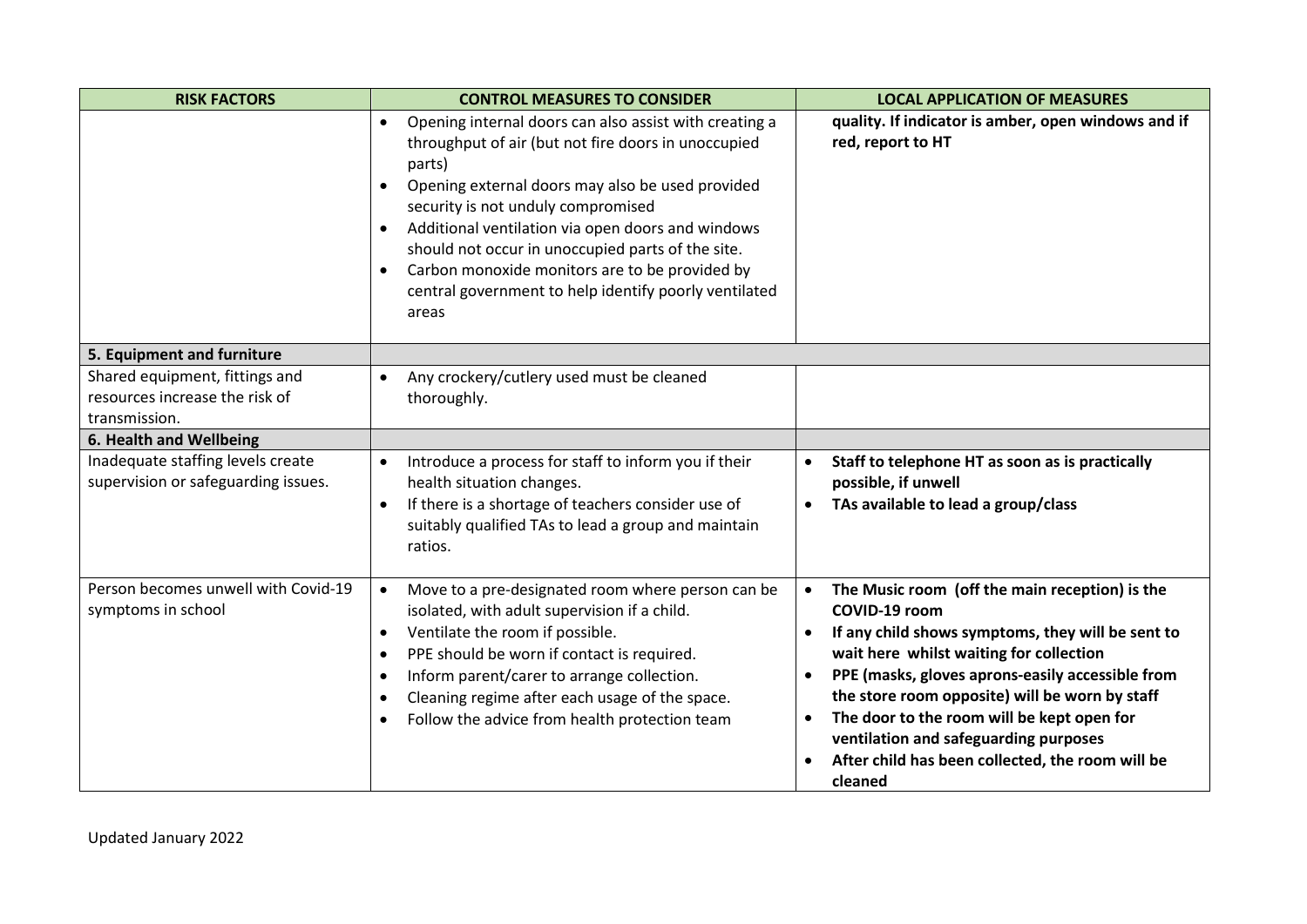| <b>RISK FACTORS</b>                                                                                | <b>CONTROL MEASURES TO CONSIDER</b>                                                                                                                                                                                                                                                                                                                                                                                                                                                               | <b>LOCAL APPLICATION OF MEASURES</b>                                                                                                                                                                                                                                                                                     |
|----------------------------------------------------------------------------------------------------|---------------------------------------------------------------------------------------------------------------------------------------------------------------------------------------------------------------------------------------------------------------------------------------------------------------------------------------------------------------------------------------------------------------------------------------------------------------------------------------------------|--------------------------------------------------------------------------------------------------------------------------------------------------------------------------------------------------------------------------------------------------------------------------------------------------------------------------|
| Absence of measures to address<br>localised enhanced covid transmission<br>chain                   | Senior leaders to produce contingency plans<br>$\bullet$<br>(sometimes called outbreak management plans)<br>detailing additional measures regarding:<br>Good hygiene<br>$\circ$<br>Appropriate cleaning regimes<br>$\Omega$<br>Keeping occupied spaces well ventilated<br>$\circ$<br>Following Public Health advice on testing, self-<br>$\circ$<br>isolation and managing confirmed cases of<br>Covid-19.<br>Local school management plan is in place and relevant<br>staff have been made aware | The Contingency Framework: Education and<br>$\bullet$<br>Childcare Settings (16 <sup>th</sup> November 2021) has been<br>reviewed and guidance noted in the event of<br>reaching threshold<br>This risk assessment will be re-issued with<br>$\bullet$<br>modifications, specific to where the outbreak<br><b>OCCULS</b> |
|                                                                                                    | Remote education plans in place<br>$\bullet$<br>Engage fully with NHS Test & Trace<br>$\bullet$<br>Schools should make themselves familiar with the<br>Contingency Framework document.                                                                                                                                                                                                                                                                                                            | Staff will resume the home-learning sent out during<br>lock downs 1 and 2.<br>See point above regarding the Contingency<br>$\bullet$<br><b>Framework (same document)</b>                                                                                                                                                 |
| Staff wellbeing affected by the working<br>experience.                                             | Staff risk assessment tool being used to assess those<br>$\bullet$<br>in higher risk groups.<br>Staff aware of risk assessment process and able to<br>$\bullet$<br>contribute.<br>Staff meetings and communication.<br>Defined wellbeing support measures for staff.<br>Designated staff rest areas.                                                                                                                                                                                              | 2 members of staff in higher risk group will have<br>$\bullet$<br>individual risk assessments.<br>This risk assessment to be shared at staff meeting<br>$\bullet$<br>for comment<br>Staff encouraged to share their concerns so that<br>$\bullet$<br>they can be dealt with<br><b>Dedicated staff room available</b>     |
| Volunteer wellbeing affected by the<br>working experience                                          | Volunteers will be treated in the same way as school<br>$\bullet$<br>staff and provided with the same information,<br>instruction, training and equipment.<br>Volunteers will be included in regular communications<br>and be given the opportunity to feedback any<br>concerns.                                                                                                                                                                                                                  |                                                                                                                                                                                                                                                                                                                          |
| Pupil wellbeing is impacted by the<br>current situation causing physical and<br>mental ill health. | Children to have allocated teacher and TA where<br>$\bullet$<br>possible.                                                                                                                                                                                                                                                                                                                                                                                                                         | Children working within groups with allocated<br>$\bullet$<br>adults who thy are familiar with                                                                                                                                                                                                                           |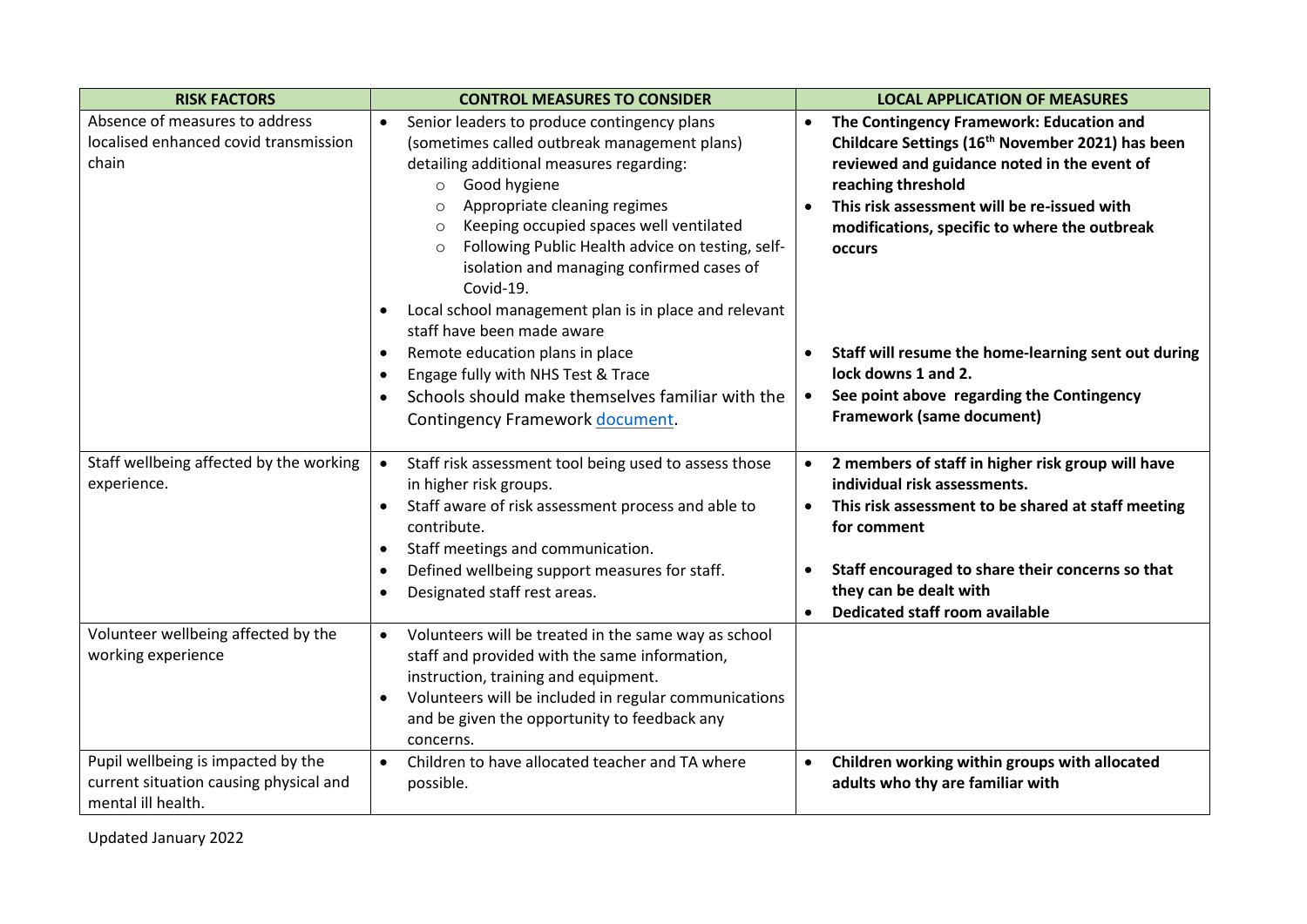| <b>CONTROL MEASURES TO CONSIDER</b>                                                                                                                                                                                                                                                                                              | <b>LOCAL APPLICATION OF MEASURES</b>                                                                                                                      |
|----------------------------------------------------------------------------------------------------------------------------------------------------------------------------------------------------------------------------------------------------------------------------------------------------------------------------------|-----------------------------------------------------------------------------------------------------------------------------------------------------------|
| Curriculum to support children's well-being.<br>$\bullet$<br>Provide opportunities to talk about their<br>$\bullet$<br>experiences/concerns.                                                                                                                                                                                     | Whole school ELSA training planned<br>$\bullet$<br>PSHE curriculum and Collective Worship supports<br>$\bullet$<br>well-being                             |
|                                                                                                                                                                                                                                                                                                                                  | Teacher using professional judgement on what<br>$\bullet$<br>curriculum their pupils need eg, some are on<br>personalised curriculums to suit their needs |
| Ensure all staff know First Aiders on site if less<br>$\bullet$<br>coverage than normal.<br>If provision is less than usual, minimise hazardous<br>$\bullet$<br>activities which may result in injury.                                                                                                                           | First aiders on site are: CH, CK, LS and HG.<br>$\bullet$<br>First aid boxes on site.                                                                     |
| Ensure a supply of PPE is available for provision of first<br>$\bullet$<br>aid and use and dispose of accordingly.<br>Paediatric First Aid provision is available for under 5's.                                                                                                                                                 | PPE supply in store room opposite COVID-19 room.<br>$\bullet$<br>Paediatric first aiders on site: KB, LM, LS<br>$\bullet$                                 |
| Required number of competent staff on site<br>$\bullet$<br>Staff training up to date<br>$\bullet$<br>Alternative arrangements in place if staff<br>$\bullet$                                                                                                                                                                     | Staff epi-pen training up to date but re-training due<br>$\bullet$<br>in January 2022<br>Appropriate number of staff on site<br>$\bullet$                 |
| Individual risk assessments of children with<br>$\bullet$<br>behavioural difficulties.<br>Ensure a supply of PPE is available based on need.<br>$\bullet$<br>Reduced timetable or consideration of other solutions<br>$\bullet$<br>if child's behaviour puts staff at risk.                                                      | Not required at this point.<br>$\bullet$                                                                                                                  |
|                                                                                                                                                                                                                                                                                                                                  |                                                                                                                                                           |
| Ensure all work environments and teaching/learning<br>$\bullet$<br>activities have been subjected to risk assessments in<br>line with conventional H&S requirements.<br>Review and where necessary update all risk<br>assessments with additional control measures to<br>counter any significant covid-19 infection transmission | Risk assessment reviewed in line with current<br>guidance                                                                                                 |
|                                                                                                                                                                                                                                                                                                                                  | Pastoral activities<br>training/competence has lapsed.<br>risk.                                                                                           |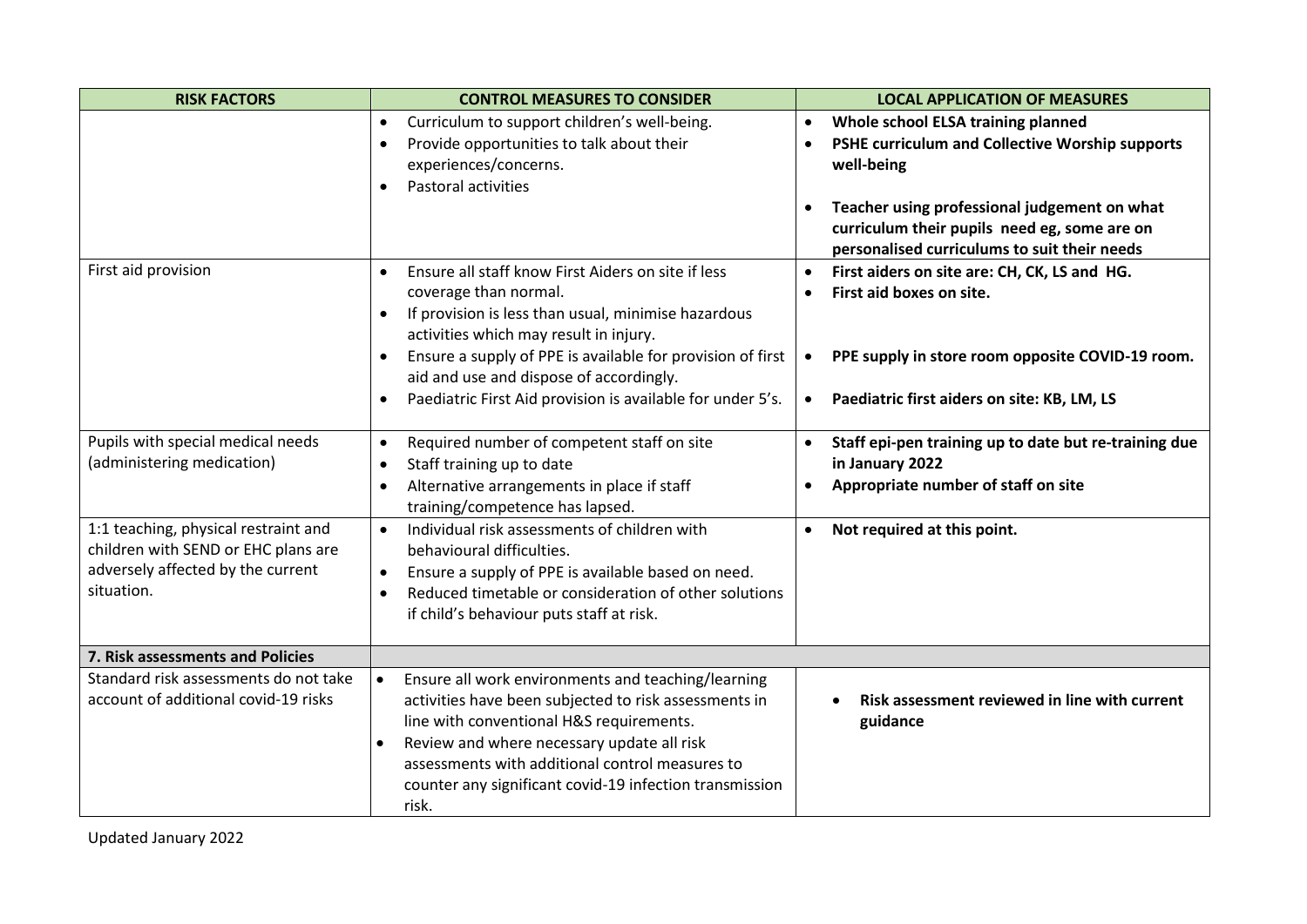| <b>RISK FACTORS</b>                                                        | <b>CONTROL MEASURES TO CONSIDER</b>                                                                                                                                              | <b>LOCAL APPLICATION OF MEASURES</b>                                                                                   |
|----------------------------------------------------------------------------|----------------------------------------------------------------------------------------------------------------------------------------------------------------------------------|------------------------------------------------------------------------------------------------------------------------|
|                                                                            | One -off activities such as PTA and other fundraising<br>events, firework displays etc will be subject to separate<br>risk assessment.                                           | One-off activities will be subject to separate<br>risk assessments.                                                    |
|                                                                            | School clubs, Breakfast clubs and after-school<br>provision will be subject to a separate risk assessment.<br>Behaviour policy amended to reflect covid-19                       | Breakfast club and after school provision will<br>have a separate risk assessment                                      |
|                                                                            | protocols.<br>Off-site learning outside of the classroom activities will<br>be subject to a separate risk assessment.                                                            | Off-site learning will have separate risk<br>assessments                                                               |
| 8. Monitoring                                                              |                                                                                                                                                                                  |                                                                                                                        |
| Control measures set out in this risk<br>assessment do not prove effective | Named school staff will monitor the application and<br>$\bullet$<br>effectiveness of the control measures set out within<br>this risk assessment, and the level of compliance by | Head teacher to monitor risk assessment<br>regularly for measures to be a standing item on<br>the staff meeting agenda |
| Levels of compliance are inadequate                                        | staff, visitors and pupils                                                                                                                                                       | <b>BHS</b> to monitor compliance                                                                                       |
|                                                                            | Non-compliance will be addressed immediately                                                                                                                                     |                                                                                                                        |
|                                                                            | Regular communication with staff on the outcomes of<br>the monitoring                                                                                                            |                                                                                                                        |
|                                                                            | LA H&S Advisers are able to visit the school site to<br>assess compliance                                                                                                        |                                                                                                                        |

I confirm that the above is a suitable and sufficient risk assessment based on current information. The risk assessment will be reviewed on a regular basis and whenever anything significant changes. All relevant parties will be informed of the outcomes of this risk assessment.

| Name of Headteacher                        | <b>Sian Alderson</b> |                     |
|--------------------------------------------|----------------------|---------------------|
| Signature of Headteacher                   |                      | Date: November 2021 |
| Name of Chair of Governors / Trustees      | John Wallace         |                     |
| Signature of Chair of Governors / Trustees |                      | Date:               |
| Date of review                             |                      |                     |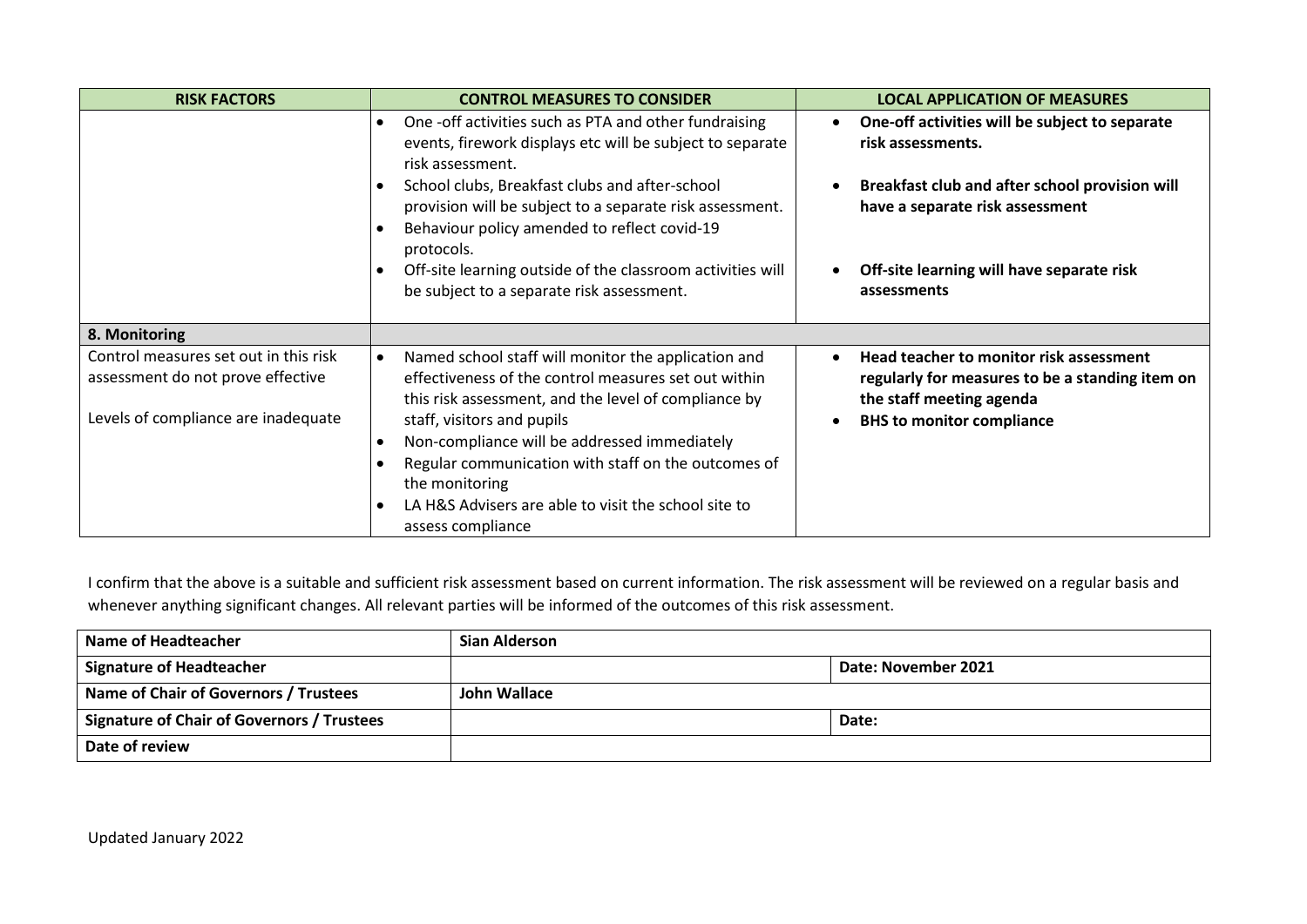### **Additional Guidance from Public Health Tracing 30th November 2021**

Following our discussion, please find below details of the measures we discussed as part of the risk assessment process.

#### **Current COVID-19 cases**

- You currently have 3 cases in a close mixing group KS1
- And 2 cases in a close mixing group KS2

If a teacher or staff member is absent due to contracting COVID-19 or has to self-isolate, please follow the following guidance from School Effectiveness:

- 1. Treat it as a normal absence and provide supply cover
- 2. If this is not possible, implement any trust-wide measures you have to support each other
- 3. Refer to and implement the procedure in your Business Continuity Plan

4. Where a staff member has tested positive for COVID-19, education and childcare settings **no longer** need to routinely contact the **NHS Self Isolation Service Hub** to provide details of close contacts. However, to ensure eligible individuals can access Test and Trace Support payments you may consider providing staff details to the NHS Self Isolation Hub when:

A staff member is a close contact of a positive case and has indicated they are not exempt from self-isolation (e.g. not fully vaccinated), and the positive case was unable to provide staff members detail to NHS Test and Trace.

#### OR

It is difficult for the positive case to identify or provide details of some members of staff they were in close contact with, for example, because they are temporary staff

self-isolation hub (020 3743 6715)

NHS Test and Trace will then make contact to advise on isolation (if not vaccinated or not fully vaccinated) and testing**.**

#### **Outbreak Control Measures**

In undertaking the risk assessment with you the following measures were discussed:

- Follow and promote public health [guidance](https://www.gov.uk/government/publications/actions-for-schools-during-the-coronavirus-outbreak/schools-covid-19-operational-guidance) on testing, self-isolation and managing confirmed cases of COVID-19
- Maintain [appropriate](https://www.gov.uk/government/publications/covid-19-decontamination-in-non-healthcare-settings) cleaning regimes focusing on touch points and any shared equipment

#### Updated January 2022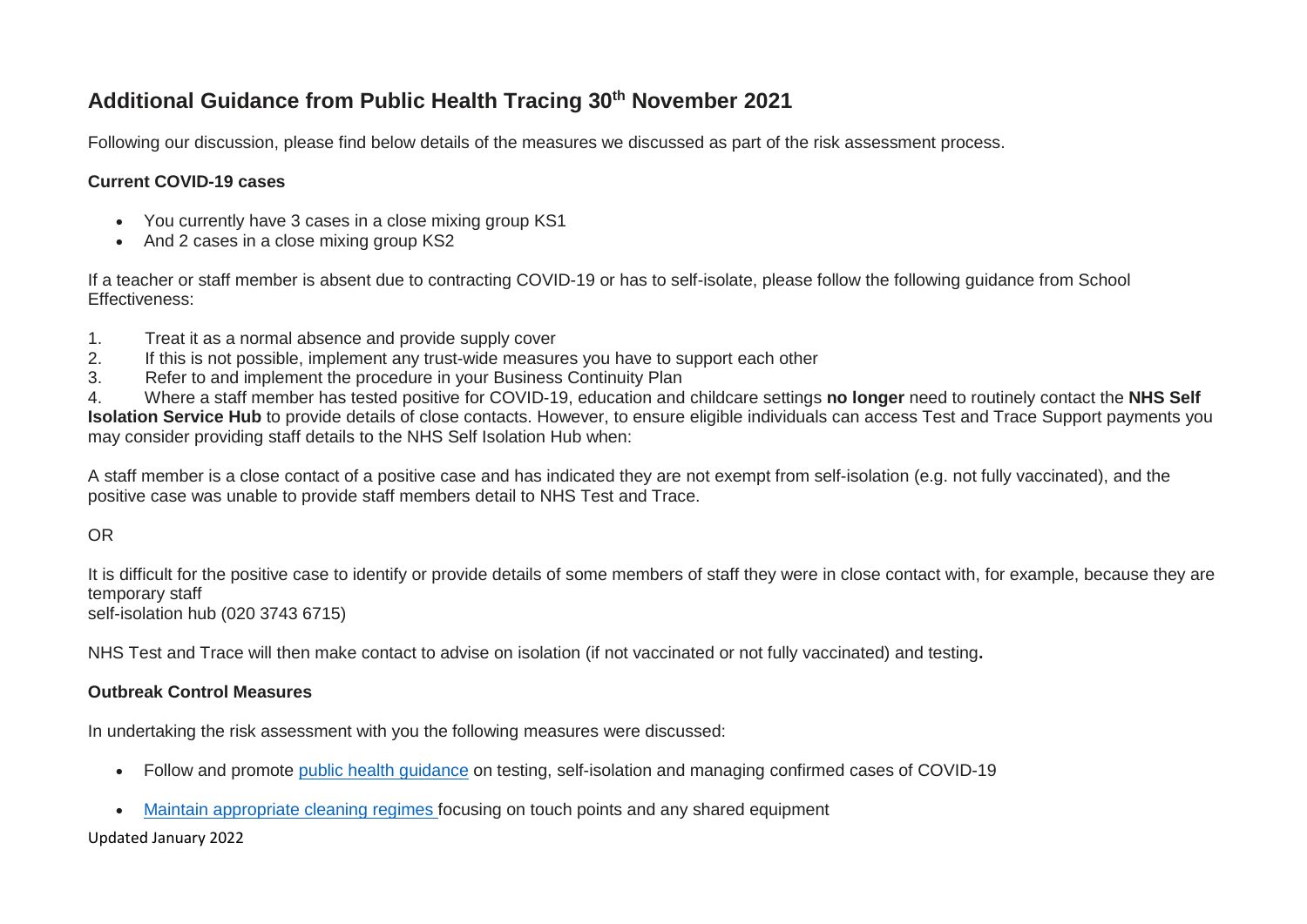- Keep occupied spaces will [ventilated](https://www.hse.gov.uk/coronavirus/equipment-and-machinery/air-conditioning-and-ventilation/index.htm) Further improvement of ventilation indoors (where this would not significantly impact thermal comfort). This may include the use of  $CO<sub>2</sub>$  devises to measure sufficient ventilation in settings where available (<800ppm no action needed. >1500ppm action is required, but you can still use the room. For any setting ventilation queries refer to your Health & Safety Provider. For CO<sub>2</sub> monitor questions please call the DfE helpline - 08000468687). With particular focus on improving ventilation during activities where singing, shouting or exercise may be taking place
- [Appropriate](https://www.gov.uk/government/publications/safe-working-in-education-childcare-and-childrens-social-care) use of PPE From 29th November all staff and adult visitors should wear face coverings when moving around in communal areas in all schools. Year 7 pupils aged 11 on 31st August 2021 and older should also wear face coverings in communal areas and on public and dedicated school transport, except when they are exempt from wearing face coverings.
- Deliver **strong messaging** about signs and symptoms of COVID-19, isolation advice and testing to support prompt isolation of suspected cases. We advise that you provide a warn and inform letter to the parents and guardians of the group affected by the COVID cases (e.g. class, year group, common activities group). (NEW Parent letter 2 attached)
- Promote the advice that if unwell stay at home until symptom free. Where pupils/staff test negative for COVID-19, and they have had a fever, they should still wait until 24 hours post fever to return to a setting. Colds and other non-COVID illnesses are circulating but in the first instance new persistent cough and high temperatures should be treated as possible COVID-19 and trigger isolation and testing. This is the case even if others in the setting/group have tested negative with similar symptoms
- National guidance is clear, that if people still feel unwell after a negative test, they should stay at home until feeling better. When people test negative via a PCR test but go on to develop COVID-19 symptoms after the test they should take another PCR test. Please also see the following for further information
	- o [https://www.nhs.uk/conditions/coronavirus-covid-19/symptoms/main-symptoms/](https://eur02.safelinks.protection.outlook.com/?url=https%3A%2F%2Fwww.nhs.uk%2Fconditions%2Fcoronavirus-covid-19%2Fsymptoms%2Fmain-symptoms%2F&data=04%7C01%7CRachel.Kent%40wiltshire.gov.uk%7Ca1d9767eea59479ac95208d98d56b7a9%7C5546e75e3be14813b0ff26651ea2fe19%7C0%7C0%7C637696225855260363%7CUnknown%7CTWFpbGZsb3d8eyJWIjoiMC4wLjAwMDAiLCJQIjoiV2luMzIiLCJBTiI6Ik1haWwiLCJXVCI6Mn0%3D%7C1000&sdata=dqDSZzf9WWYCydvAakEOD7Dck1Ds8irmUp3hgG%2Fj99s%3D&reserved=0)
	- o [https://www.nhs.uk/conditions/coronavirus-covid-19/testing/test-results/negative-test-result/](https://eur02.safelinks.protection.outlook.com/?url=https%3A%2F%2Fwww.nhs.uk%2Fconditions%2Fcoronavirus-covid-19%2Ftesting%2Ftest-results%2Fnegative-test-result%2F&data=04%7C01%7CRachel.Kent%40wiltshire.gov.uk%7Ca1d9767eea59479ac95208d98d56b7a9%7C5546e75e3be14813b0ff26651ea2fe19%7C0%7C0%7C637696225855260363%7CUnknown%7CTWFpbGZsb3d8eyJWIjoiMC4wLjAwMDAiLCJQIjoiV2luMzIiLCJBTiI6Ik1haWwiLCJXVCI6Mn0%3D%7C1000&sdata=rkR2v%2BySdPssARvmtLPAD83Oa6pIjKlM0nAK0zVnnmg%3D&reserved=0)
- Send a letter to the whole setting community with outbreak information
- Strengthen communications to encourage pupils/staff to undertake more regular LFD testing and reinforce advice on symptoms and case isolation if there is evidence of significant spread within the setting. **From the 11th November** this may include:
	- o Close contacts of confirmed cases (including siblings of confirmed household cases) are advised to take daily LFD tests while awaiting their PCR test results and to continue to attend school (unless they test positive). This is also advised for primary school aged children but is at the discretion of the parent/guardian. (See NEW letter 3)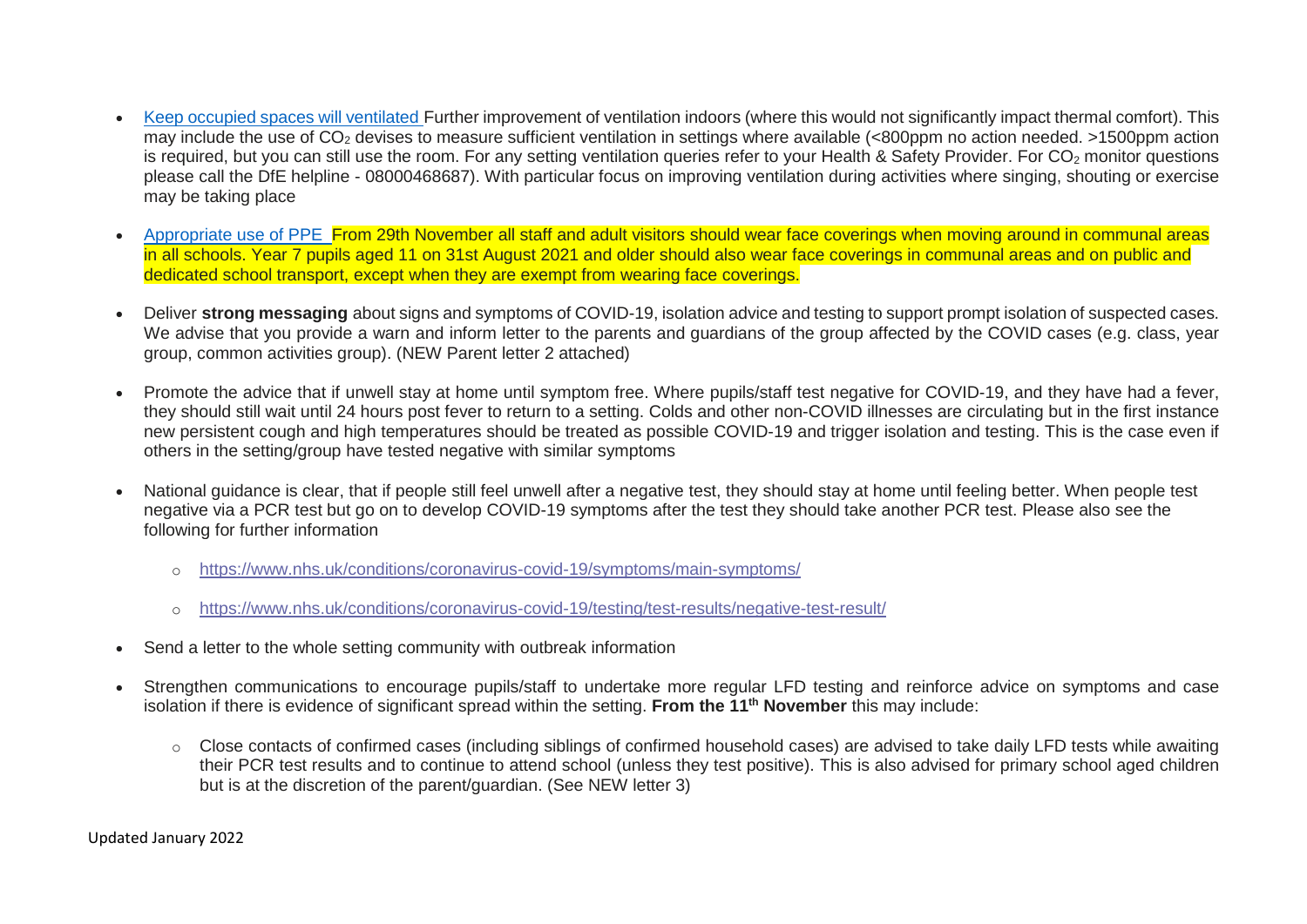- o During an outbreak and following a risk assessment with the Local Authority Public Health team or the UK Health Security Agency Health Protection Team, to extend testing for certain groups where advised.
- o Promotion of twice weekly asymptomatic (LFD) testing (for those aged 11 years and over).
- As per the letter to all schools on 11th November **halt all large gatherings and mixing, including assemblies**. Consider moving activities outdoors, including exercise and classes when feasible (e.g. not in wet or cold weather) with priority given to activities where groups gather and there is contact between those who would not usually mix, or where singing, shouting or exercise may take place
- Promoting social distancing and reducing crowding. This may include reducing the number of children gathering together and minimising pinch points in the school day
- Recommend a one-off PCR test for setting contacts. (see letter 4 attached)
- **Reduce mixing between groups of pupils as much as possible**. Introduce methods to reduce intergroup mixing where a contact group can be clearly defined (for example separate break times, staggered entry etc, seating plans in classrooms or on school transport) Where there is evidence, or high risk of inter-group spread **within** the setting (e.g. not via siblings or out of school activities).
- Continue social distancing and good infection prevention control (ventilation, touchpoint cleaning) amongst staff (and in areas where staff gather) as much as possible due to the large numbers of staff who are contracting the virus.
- Reduce mixing of staff e.g. by holding meetings remotely (Where there is evidence, or high risk of transmission between staff and/or low vaccination rates amongst staff)
- Temporary reinstating face coverings in communal areas (such as corridors when movement occurs between lessons) for pupils/students/staff (primary age children should not be advised to wear masks). For face coverings in classrooms seek further advice from your Local Public Health Specialist/Consultant before reinstating.
- Limitation of residential education visits, open days, transition/taster days, parental attendance, live performances, sporting events or similar
- Encourage **vaccination** uptake for eligible students and staff and consider flu vaccination in eligible children and staff. As a team we can support you with helping vaccination uptake.

#### **Specific actions agreed following the risk assessment**

- Resume additional cleaning of High Touchpoints
- Review ventilation whilst PE continues in the hall, keep doors and windows open where possible. Where possible use outside space.
- Review ventilation in staff room and reduce the number of staff using at any one time so that social distancing can continue.

Updated January 2022